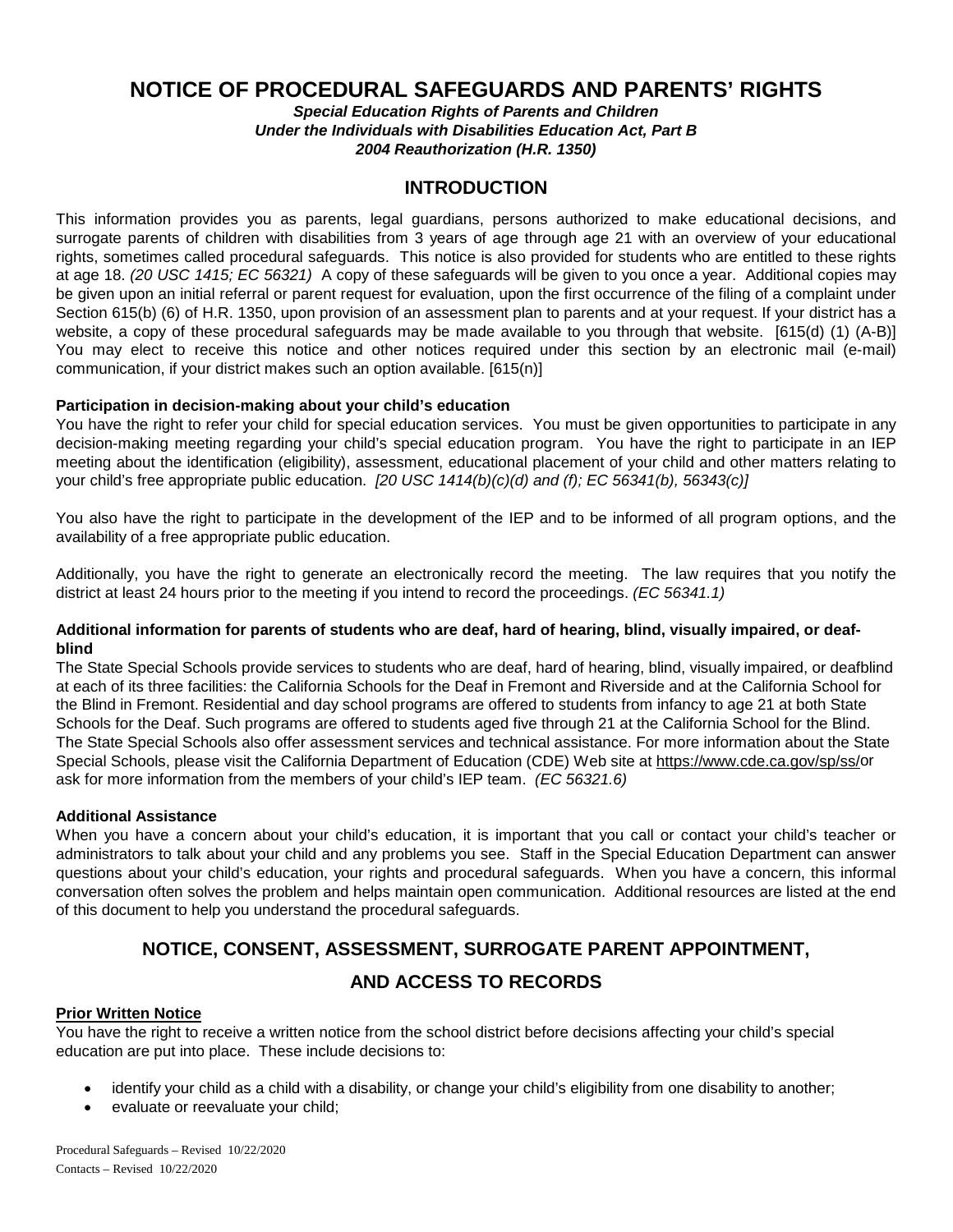- provide a free appropriate public education to your child, or change a component of your child's free appropriate public education;
- place your child in a special education program; or,
- change your child's special education placement. (20 USC 1415[b]; EC 56500.4)

You also have the right to written notice from the school district if the district refuses your request to take these actions.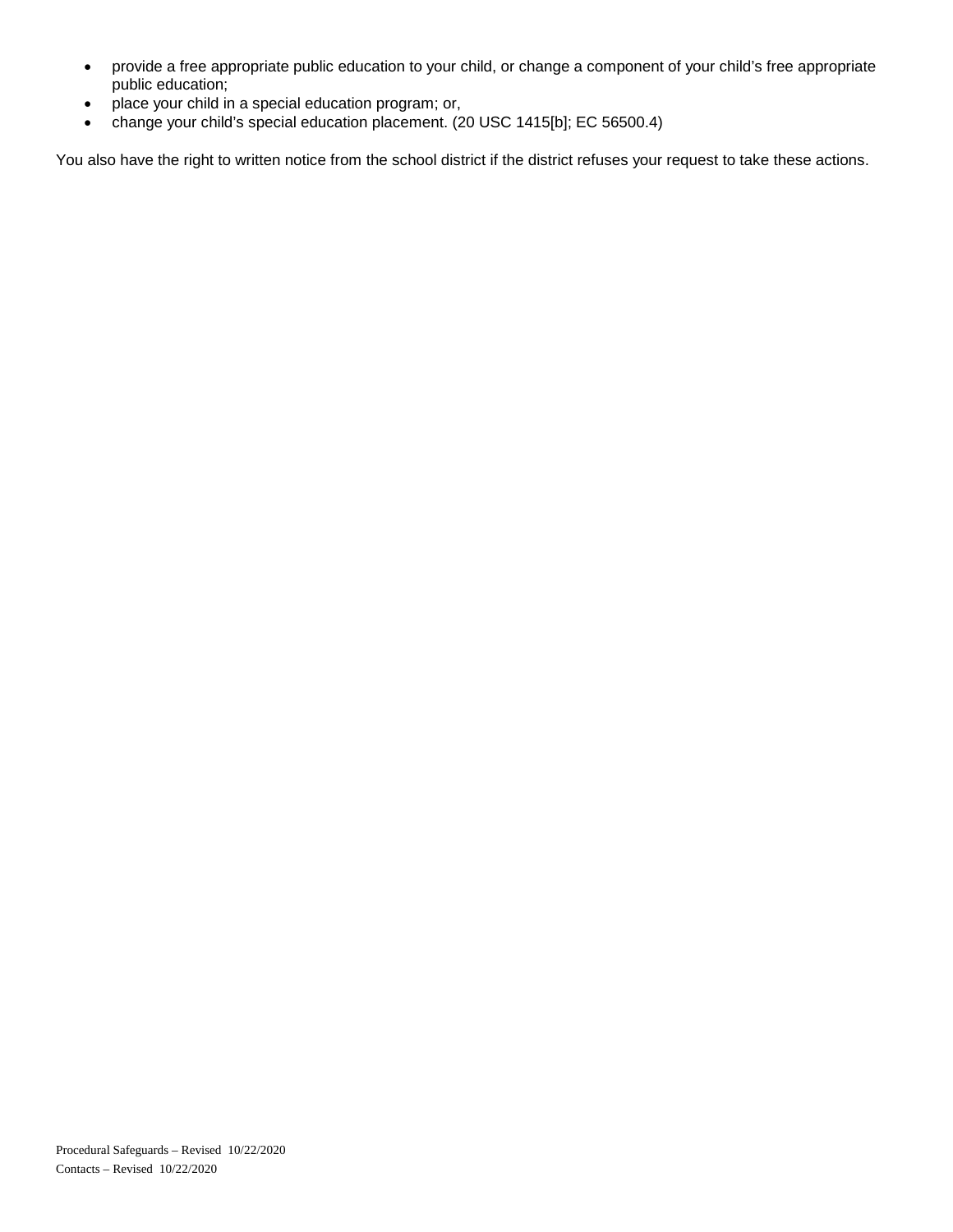The Prior Written Notice must include the following:

- a description of the actions proposed or refused by the school district;
- an explanation of why the action was proposed or refused;
- a description of other options considered and the reasons those options were rejected;
- a description of each assessment procedure, test, record or report used as a basis for the action proposed or refused;
- a description of any other factors relevant to the action proposed or refused; and
- a statement that parents of a child with a disability are protected by the procedural safeguards.

If the notice is not in regard to an initial referral for assessment, the notice must provide a statement that you have protection under procedural safeguards, information on how you can obtain a copy of described procedural safeguards, and sources of additional assistance in understanding the procedural safeguards. (20 USC 1415[c])

### **Parent Consent**

You have the right to refer your child for special education services. You must give informed, written consent before your child's first special education assessment can proceed. The parent has at least fifteen (15) days from the receipt of the proposed assessment plan to arrive at a decision. The assessment may begin immediately upon receipt of the consent and must be completed and an IEP developed within sixty (60) days of your consent. You must give informed, written consent before your school district can provide your child with special education and related services.

If you do not provide consent for an initial assessment or fail to respond to a request to provide the consent, the school district may pursue the initial assessment by utilizing due process procedures. If you refuse to consent to the initiation of services, the school district must not provide special education and related services and shall not seek to provide services through due process procedures.

If you consent in writing to the special education and related services for your child but do not consent to all of the components of the IEP, those components of the program to which you have consented must be implemented without delay. If the school district determines that the proposed special education program component to which you do not consent is necessary to provide a free appropriate public education to your child, a due process hearing must be initiated. If a due process hearing is held, the hearing decision shall be final and binding.

In the case of reevaluations, the school district must document reasonable measures to obtain your consent. If you fail to respond, the school district may proceed with the reevaluation without your consent. (20 *USC* 1414[a][1][D] and 1414[c]; 34 *CFR* 300.300; *EC* 56506[e], 56321[c] and [d], and 56346).

### **Revocation of Consent**

If at any time subsequent to the initial provision of special education and related services, the parent of a child revokes consent in writing for the continued provision of special education and related services, the public agency:

- May not continue to provide special education and related services to the child, but must provide prior written notice in accordance with 34 *CFR* Section 300.503 before ceasing such services
- May not use the procedures in subpart E of Part 300 34 *CFR* (including the mediation procedures under 34 *CFR* Section 300.506 or the due process procedures under 34 *CFR* Sections 300.507 through 300.516) in order to obtain agreement or a ruling that the services may be provided to the child
- Will not be considered to be in violation of the requirement to make a free appropriate public education (FAPE) available to the child because of the failure to provide the child with further special education and related services
- Is not required to convene an IEP team meeting or develop an IEP under 34 *CFR* Sections 300.320 and 300.324 for the child for further provision of special education and related services

Please note, in accordance with 34 *CFR* Section 300.9 (c)(3), that if the parents revoke consent in writing for their child's receipt of special education services after the child is initially provided special education and related services, the public agency is not required to amend the child's education records to remove any references to the child's receipt of special education and related services because of the revocation of consent.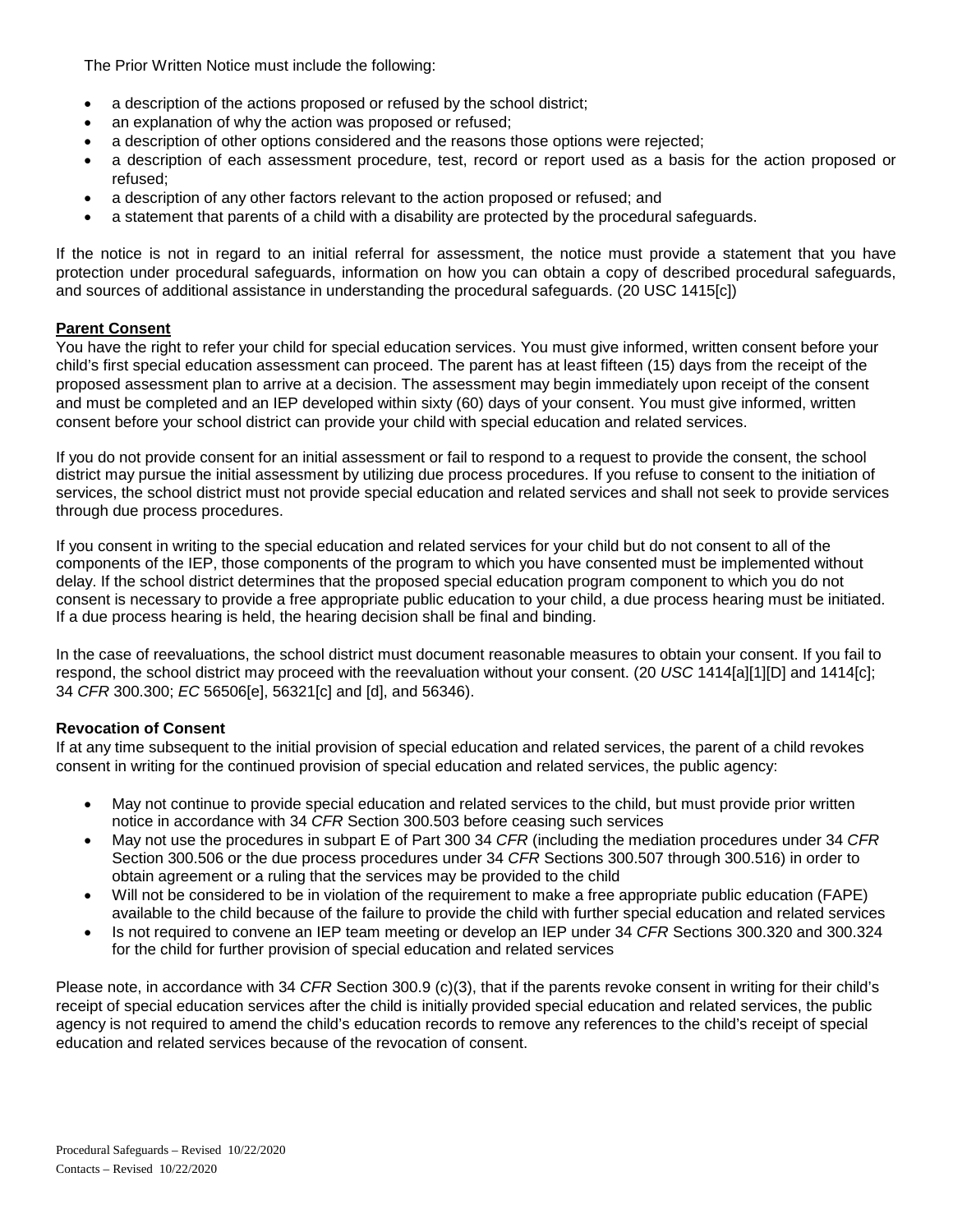### **Surrogate Parent Appointment**

In order to protect the rights of the child, school districts must ensure that an individual is assigned to act as a surrogate parent for the parents of a child with a disability when a parent cannot be identified and the school district cannot discover the whereabouts of a parent. A surrogate parent may be appointed if the child is an unaccompanied homeless youth, an adjudicated dependent or ward of the court under the state Welfare and Institutions Code, and is referred to special education or already has an IEP. A district must make reasonable efforts to appoint a surrogate within 30 days after determining that a surrogate is needed. *(20 USC 1415[b]; EC 56050)*

### **Age of Majority**

When your child reaches the age of 18, all rights under Part B of the Individuals with Disabilities Education Act (IDEA) will transfer to your child. The only exception will be if your child is determined to be incompetent under State Law. *(34 CFR 300.517 30; EC 56041.5)* 

### **Assessment**

### **Nondiscriminatory Assessment**

You have the right to have your child assessed in all areas of suspected disability. Materials and procedures used for assessment and placement must not be racially, culturally, or sexually discriminatory. Assessment materials must be provided and the test administered in your child's native language or mode of communication and in the form most likely to yield accurate information on what the child knows and can do academically, developmentally, and functionally, unless it is clearly not feasible to so provide or administer. No single procedure can be the sole criterion for determining eligibility and developing an appropriate education program for your child. *(20 USC 1414[a][b]; EC 56001[j] and 56320)*

### **Assessment Plan**

When the district is seeking to assess your child, you will be given a written, proposed assessment plan. Along with that plan you will receive a copy of this Procedural Safeguards document. When the assessment is completed, an individualized education program team meeting, which includes you, the parent or guardian, and/or your representatives, will be scheduled to determine whether the student qualifies for special education services. The IEP Team will discuss the assessment, the educational recommendations and the reasons for these recommendations. A copy of the assessment report and the documentation of determination of eligibility will be given to you. *(EC 56329 (a))*

### **Independent Educational Evaluation**

If you disagree with the results of the assessment conducted by the school district, you have the right to ask for one independent education evaluation (IEE) for your child, per evaluaton conducted by the district, from a person qualified to conduct the assessment, at public expense. The school district must respond to your request for independent educational evaluation and provide you information, upon request, about where to obtain an independent educational evaluation. Alternatively, the school district must request a due process hearing to prove that its assessment was appropriate. If the district prevails, you still have the right to an independent assessment but not at public expense. The IEP Team must consider independent assessments.

District assessment procedures may allow in-class observation of students. If the school district observed your child in his or her classroom during an assessment, or if the school district would have been allowed to observe your child, an individual conducting an independent educational assessment must also be allowed an equivalent opportunity to observe your child in the classroom. If the school district proposes a new school setting for your child an independent educational assessor must be allowed to first observe your child in the proposed new setting. (20 *USC* 1415[b][1] and [d][2][A]; 34 *CFR* 300.502; *EC* 56329[b] and [c])

### **Access to Educational Records**

All parents of a child enrolled in the school district have the right to inspect records under the federal Family Educational limited) have the right to review all educational records regarding the identification, evaluation and educational placement of the child and the provision of a free appropriate public education and to receive an explanation and interpretation of the records. Under California statutes, the parents have the right to review and to receive copies of educational records. These rights transfer to a nonconserved pupil who is eighteen years old or attending an institution of post secondary education.

Parental consent, or the consent of an adult student, is required before personally identifiable information is released to officials of participating agencies providing or paying for transition services related to post secondary goals.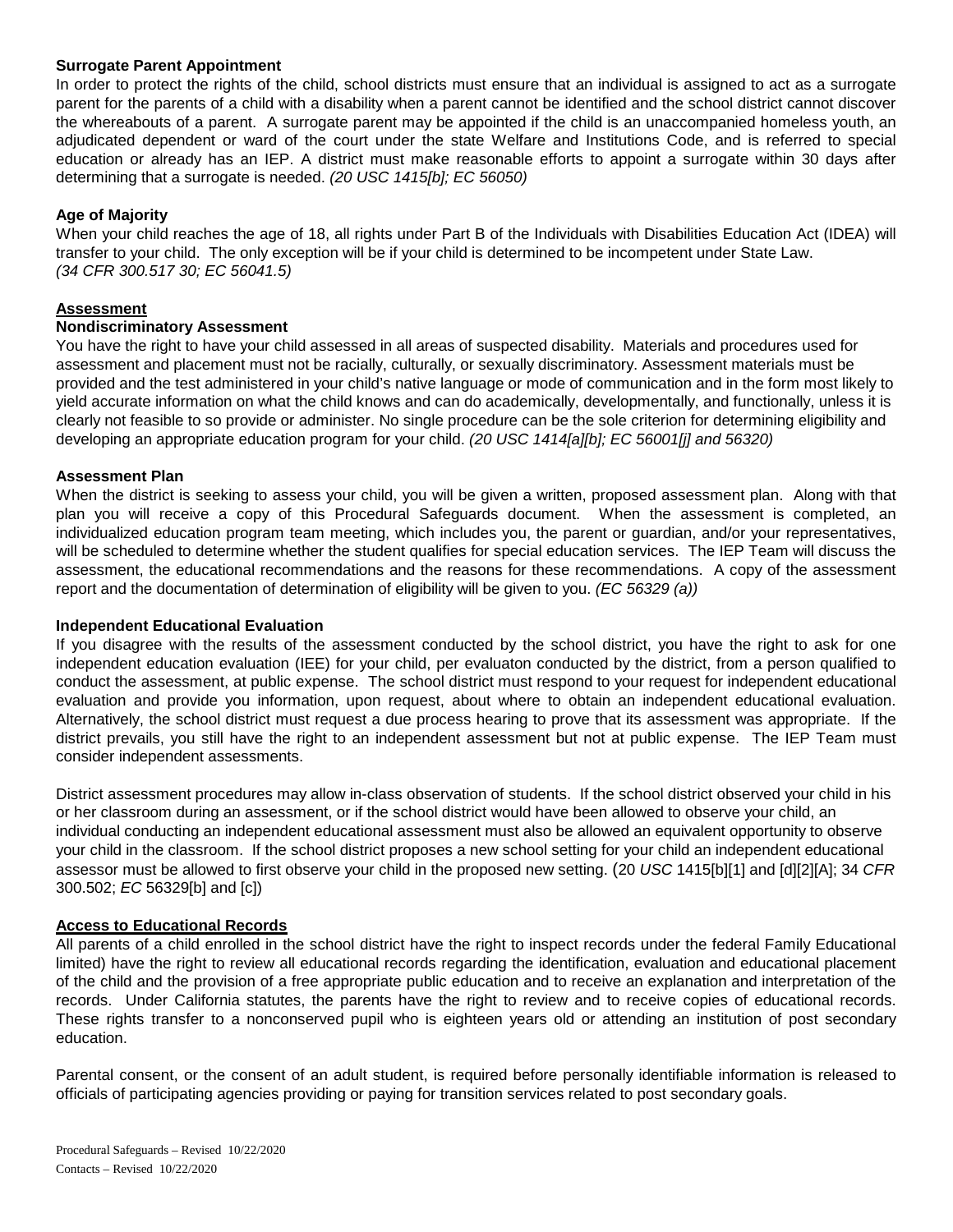**"Education record"** means those records that are directly related to a pupil and maintained by an educational agency or a party acting for the agency or institutions, and may include (1) the name of the child, the child's parent or other family member; (2) the address of the child; (3) a personal identifier such as the child's social security number, student number, or court file number; (4) a list of personal characteristics or other information that would make it possible to identify the child with a reasonable certainty. Both federal and state laws further define a pupil record as any item of information directly related to an identifiable pupil, other than directory information, which is maintained by a school district or required to be maintained by an employee in the performance of his duties whether recorded by handwriting, print, tapes, film, microfilm, computer or by other means. Pupil records do not include informal personal notes prepared and kept by a school employee for his/her own use or the use of a substitute. If records contain information about more than one student, a parent can have access only to that portion of the record pertaining to his/her child.

Pupil records may be kept at the school site or district office, but a written request for records at either site will be treated as a request for records from all sites. The district custodian of records will provide you with a list of the types and locations of pupil records (if requested).

The custodian of the records shall limit access to those persons authorized to review the pupil record, which includes the parents of the pupil, a pupil who is at least sixteen years old, individuals who have been authorized by the parent to inspect the records, school employees who have a legitimate educational interest in the records, post secondary institutions designated by the pupil, and employees of federal, state and local education agencies. Unauthorized access will be denied unless the parent has provided written consent to release the records or the records are released pursuant to a subpoena or court order. The district shall keep a log indicating the time, name and purpose for access of those individuals who are not employed by the school district.

You have a right to inspect and review all of your child's educational records without unnecessary delay, including prior to a meeting about your child's IEP or before a due process hearing. The school district must provide you access to records and copies, if requested, within five business days after the request has been made orally or in writing. A fee for copies, but not the cost to search and retrieve, may be charged unless charging the fee would effectively deny access to the parent. (*EC* 49060, 56043[n], 56501[b][3], and 56504)

Parents who believe that information in the education records collected, maintained or used by the school district is (among other things) inaccurate, misleading or violates the privacy or other rights of the pupil may request in writing that the school district amend the information. If the district concurs, the record will be amended and the parent will be informed. Should the district refuse to make the amendment requested, the district shall notify the parent of the right to and provide a hearing, if required, to determine whether the challenged information is inaccurate, misleading, or otherwise in violation of the privacy or other rights of the pupil. If it is decided by the governing board after the hearing that a record will not be amended, the parent shall have the right to provide what he/she believes is a corrective written statement to be permanently attached to the record. The district has policies and procedures governing the retention and destruction of records. Parents wishing to request the destruction of records, which are no longer necessary to the school district, may contact the District's Custodian of Records. However, the district is required to maintain certain information in perpetuity. *(34CFR99; CFR300.561—573; 20USC 1415 [b](1); 34 CFR 500.567; EC 49070)*

# **INDIVIDUALIZED EDUCATION PROGRAM (IEP)**

The public education agency initiates and conducts meetings for the purpose of developing, reviewing and revising the individualized education program for each child with a disability. The IEP documents the child's eligibility for special education services and parents receive a copy of each IEP for their child. These meetings are conducted by the individualized education program (IEP) team.

When the IEP has been completed and appropriate parental consent has been provided, it is implemented as soon as possible following the IEP team meeting. A copy of the IEP is provided to the parents at no cost and if necessary, a copy of the IEP will be provided in the primary language of the parent(s), at the request of the parent(s). The IEP team must consider the concerns of the parents for enhancing the education of their child.

### **IEP Team Members and Responsibilities**

The IEP team includes: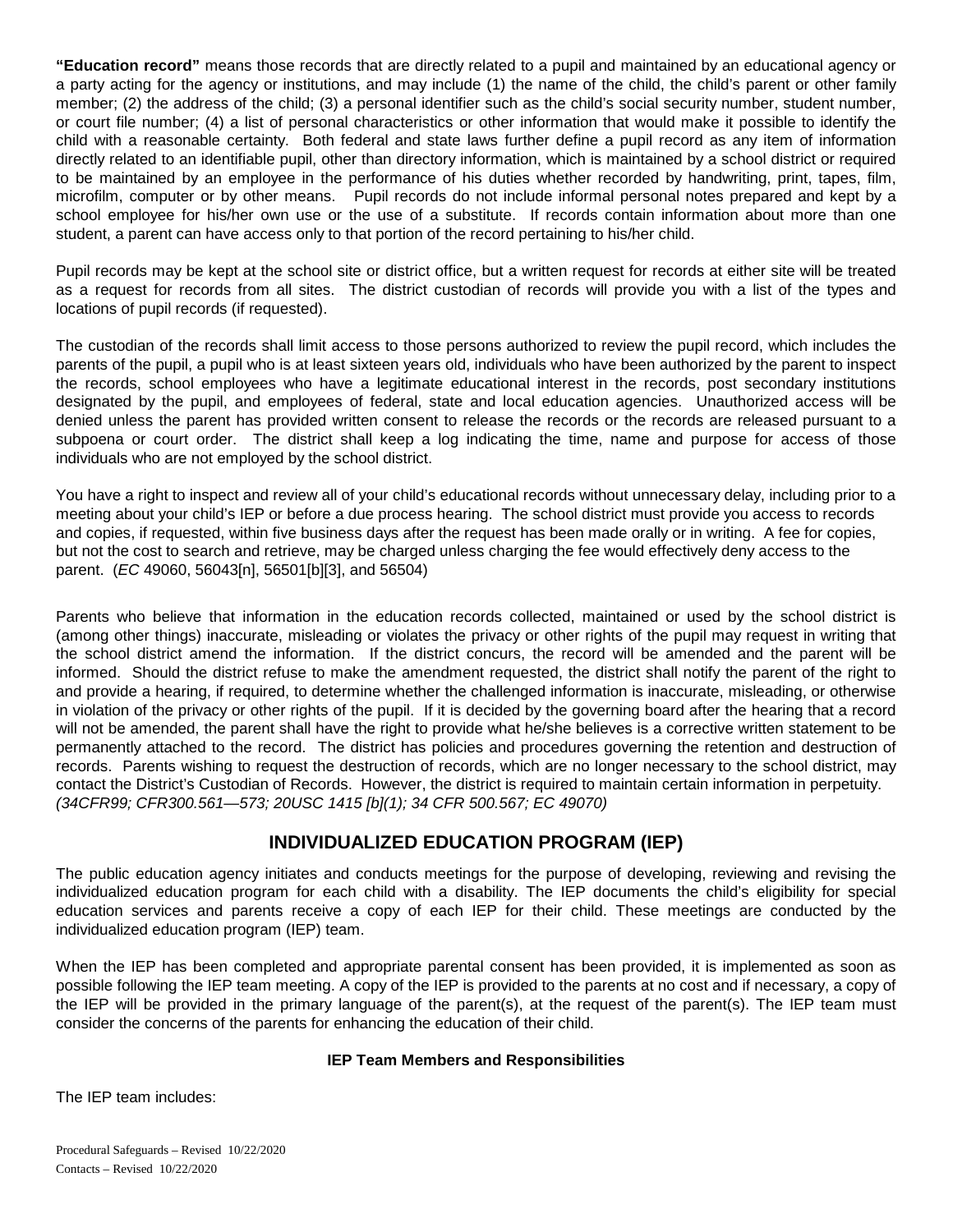- An administrator or a representative designated by administration who is knowledgeable about program options appropriate for the child and who is qualified to provide, or supervise the provision of special education;
- At least one general education teacher of the child, if the child is, or may be participating, in the general education environment;
- At least one special education teacher of the child, or if appropriate, at least one special education provider of the child; and,
- One or both of the child's parents, individuals selected by the parent, or both.

When appropriate, the IEP team will also include:

- The child, including when the team will discuss transition services;
- Other persons who possess expertise or knowledge necessary for the development of the IEP;
- When the child has been assessed for purposes of developing, reviewing or revising the IEP, a person who has conducted an assessment of the child or who is knowledgeable about the assessment procedures used to assess the child and is familiar with the results of the assessment; and,
- When the child is suspected of having a learning disability, at least one member of the IEP team, other than the child's regular teacher, will be a person who has observed the child's educational performance in an appropriate setting. If the child is younger than five years or is not enrolled in a school, a team member will observe the child in an environment appropriate for a child that age.

A member of the IEP team may be excused from an IEP team meeting, in whole or in part, when the LEA and the parent agree that the attendance of the member is not necessary because the member's area of curriculum or related services is not being modified or discussed at the meeting. When the member's area of curriculum or related services is being modified or discussed at the meeting, a required member of the IEP team may be excused, but only when the LEA and the parent consent to the excusal in writing, and the member submits in writing input into the development of the IEP prior to the meeting. The excusal provisions do not apply to parents, the student or persons with special knowledge or expertise.

If the child does not attend an IEP team meeting where transition services will be discussed, the district will ensure that the child's needs and preferences are considered. The district may invite representatives from other agencies that are likely to be responsible for transition services.

### **HOW DISPUTES ARE RESOLVED**

### **Due Process Hearing**

You have the right to request an impartial due process hearing regarding:

- The identification of your child for special education eligibility;
- The assessment of your child;
- The educational placement of your child;
- The provision of a free appropriate public education (FAPE) for your child.

The request for a due process hearing must be filed within two years from the date you knew or had reason to know of the facts that were the basis for the hearing request. (20 *USC* 1415[b][6]; 34 *CFR* 300.507; *EC* 56501 and 56505[l])

There is an exception to this timeline if you were prevented from requesting the hearing earlier because:

- a) the district misrepresented that it had resolved the problem; or
- b) the district withheld information that should have been provided to you.

### **Mediation and Alternative Dispute Resolution (ADR)**

A request for mediation may be made either before or after a request for a due process hearing is made. You may ask the school district to resolve disputes through mediation or alternative dispute resolution (ADR), which is less adversarial than a due process hearing. The ADR and mediation are voluntary methods of resolving a dispute and may not be used to delay your right to a due process hearing.

You may seek resolution through mediation prior to filing a request for a due process hearing. The conference is an informal proceeding conducted in a nonadversarial manner to resolve issues relating to the identification, assessment, or educational placement of a child or to a FAPE. At the prehearing mediation conference, the parent or the school district may be accompanied and advised by nonattorney representatives and may consult with an attorney prior to or following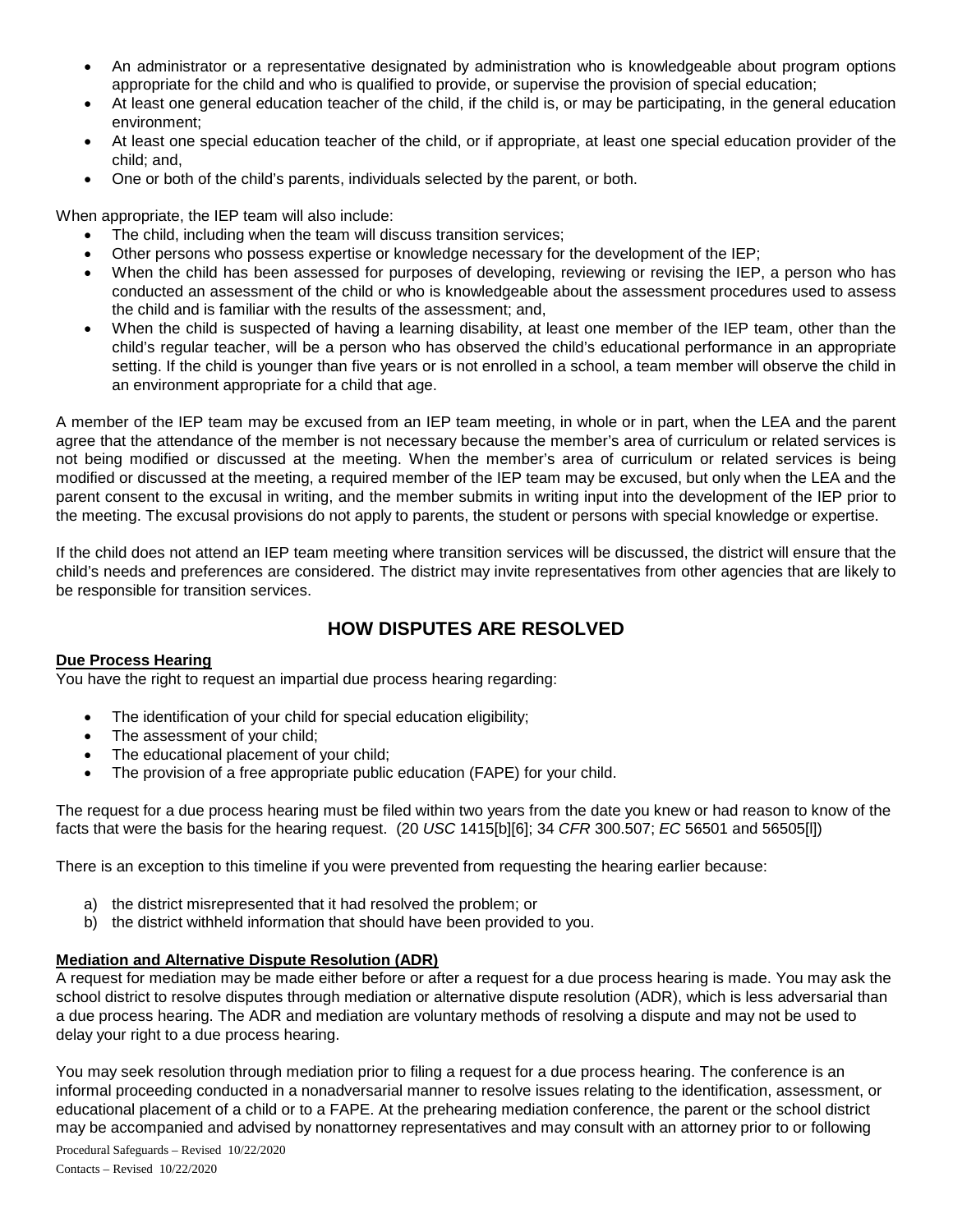the conference. However, requesting or participating in a prehearing mediation conference is not a prerequisite to requesting a due process hearing.

All requests for a prehearing mediation conference shall be filed with the Superintendent. The party initiating a prehearing mediation conference by filing a written request with the Superintendent shall provide the other party to the mediation with a copy of the request at the same time the request is filed.

The prehearing mediation conference shall be scheduled within fifteen (15) days of receipt by the Superintendent of the request for mediation and shall be completed within thirty (30) days after receipt of the request for mediation unless both parties agree to extend the time. If a resolution is reached, the parties shall execute a legally binding written agreement that sets forth the resolution. All discussions during the mediation process shall be confidential. All prehearing mediation conferences shall be scheduled in a timely manner and held at a time and place reasonably convenient to the parties. If the issues fail to be resolved to the satisfaction of all parties, the party who requested the mediation conference has the option of filing for a due process hearing. (*EC* 56500.3 and 56503)

### **Due Process Rights**

You have a right to:

- 1. Have a fair and impartial administrative hearing at the state level before a person who is knowledgeable of the laws governing special education and administrative hearings (20 *USC* 1415[f][1][A], 1415[f][3][A]-[D]; 34 *CFR* 300.511; *EC* 56501[b][4])
- 2. Be accompanied and advised by an attorney and/or individuals who have knowledge about children with disabilities (*EC* 56505 [e][1])
- 3. Present evidence, written arguments, and oral arguments (*EC* 56505[e][2])
- 4. Confront, cross-examine, and require witnesses to be present (*EC* 56505[e][3])
- 5. Receive a written or, at the option of the parent, an electronic verbatim record of the hearing, including findings of fact and decisions (*EC* 56505[e][4])
- 6. Have your child present at the hearing (*EC* 56501[c][1])
- 7. Have the hearing be open or closed to the public (*EC* 56501[c][2])
- 8. Receive a copy of all documents, including assessments completed by that date and recommendations, and a list of witnesses and their general area of testimony within five (5) business days before a hearing (*EC* 56505[e][7] and 56043[v])
- 9. Be informed by the other parties of the issues and their proposed resolution of the issues at least ten (10) calendar days prior to the hearing (*EC* 56505[e][6])
- 10. Have an interpreter provided (CCR 3082[d])
- 11. Request an extension of the hearing timeline (*EC* 56505[f][3])
- 12. Have a mediation conference at any point during the due process hearing (*EC* 56501[b][2]), and
- 13. Receive notice from the other party at least ten days prior to the hearing that the other party intends to be represented by an attorney (*EC* 56507[a]). (20 *USC* 1415[e]; 34 *CFR* 300.506, 300.508, 300.512 and 300.515)

In any action or proceeding regarding the due process hearing, the court, in its discretion, may award reasonable attorneys' fees as a part of the costs to you as the parent of a child with a disability if you are the prevailing party in the hearing. Reasonable attorneys' fees may also be awarded following the conclusion of the administrative hearing with the agreement of the parties. *(20 USC 1415[i]; EC 56507[b])*

Fees may be reduced for any of the following:

- 1. The court finds that you unreasonably delayed the final resolution of the controversy;
- 2. The hourly attorneys' fees exceed the prevailing rate in the community for similar services by attorneys of reasonable comparable skill, reputation and experience;
- 3. The time spent and legal services provided were excessive; or
- 4. Your attorney did not provide to the school district the appropriate information in the due process request notice.

Attorneys' fees will not be reduced, however, if the court finds that the state or the school district unreasonable delayed the final resolution of the action or proceeding or there was a procedural safeguards violation. *(20 USC 1415[i])* Attorneys' fees may not be awarded relating to any meeting of the IEP team unless an IEP meeting is convened as a result of a due process hearing proceeding or judicial action. Attorney fees may also be denied if you reject a reasonable settlement offer made by the district/public agency ten days before the hearing begins and the hearing decision is not more favorable than the settlement offer. (20 *USC* 1415[i][3][B]–[G]; 34 *CFR* 300.517)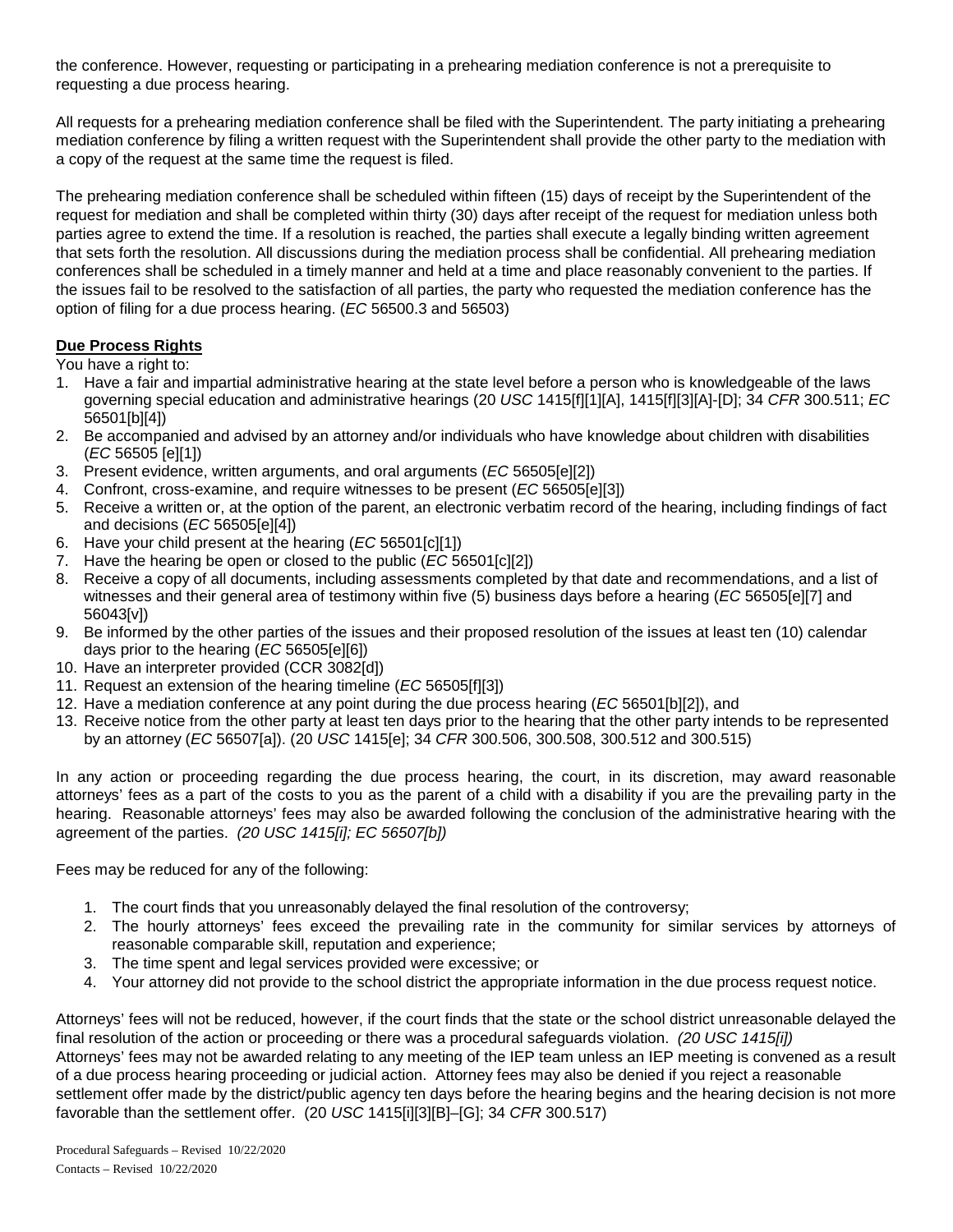### **Filing a Written Due Process Complaint**

To file for mediation or a due process hearing, contact:

### **Office of Administrative Hearings Special Education Unit 2349 Gateway Oaks Drive, Suite 200 Sacramento, CA 95833-42361 Phone: (916) 263-0880 Fax: (916) 263-0890**

You need to file a written request for a due process hearing. The written notice shall be kept confidential. You or your representative needs to submit the following information in your request:

- 1. Name of the child;
- 2. Address of the residence of the child;
- 3. Name of the school the child is attending; and
- 4. A description of the nature of the problem, including facts relating to the problem(s) and a proposed resolution of the problem(s).

Federal and state laws require that either party filing for a due process hearing must provide a copy of the written request to the other party. (20 *USC* 1415[b][7], 1415[c][2]; 34 *CFR* 300.508; *EC* 56502[c][1])

### **Opportunity for District to Resolve the Complaint**

Prior to filing for a due process hearing, the school district shall be provided the opportunity to resolve the matter by convening a resolution session, which is a meeting between the parents and the relevant members of the IEP team who have specific knowledge of the facts identified in the due process hearing request. (20 *USC* 1415[f][1][B]; 34 *CFR* 300.510)

Resolution sessions shall be convened within fifteen (15) days of receiving notice of the parents' due process hearing request. The sessions shall include a representative of the school district who has decision-making authority and not include an attorney of the school district unless the parent is accompanied by an attorney. The parent of the child may discuss the due process hearing issue and the facts that form the basis of the due process hearing request.

The resolution session is not required if the parent and the school district agree in writing to waive the meeting. If the school district has not resolved the due process hearing issue within thirty (30) days, the due process hearing may occur. If a resolution is reached, the parties shall execute a legally binding agreement. (20 *USC* 1415[f][1][B]; 34 *CFR* 300.510)

### **Child's Placement While Due Process Proceedings are Pending**

According to the "stay put" provision of the law, a child involved in any administrative or judicial proceeding must remain in the current educational placement unless you and the school district agree on another arrangement. If you are applying for initial admission to a public school, your child will be placed in a public school program with your consent until all proceedings are completed. (20 *USC* 1415[j]; 34 *CFR* 300.518; *EC* 56505[d])

### **Appeal of Hearing Decision**

If the parents and the district are unable to resolve the due process complaint and it goes to hearing, the hearing decision is final and binding on both parties. Either party can appeal the hearing decision by filing a civil action in state or federal court within 90 days of the final decision. *(20 USC 1415[l]; EC 56505[g[ and [i]; EC 56043[u])*

# **SCHOOL DISCIPLINE AND PLACEMENT PROCEDURES FOR STUDENTS WITH DISABILITIES**

School personnel may consider any unique circumstances on a case-by-case basis when determining whether a change in placement is appropriate for a child with a disability who violates a code of student conduct from his or her setting to: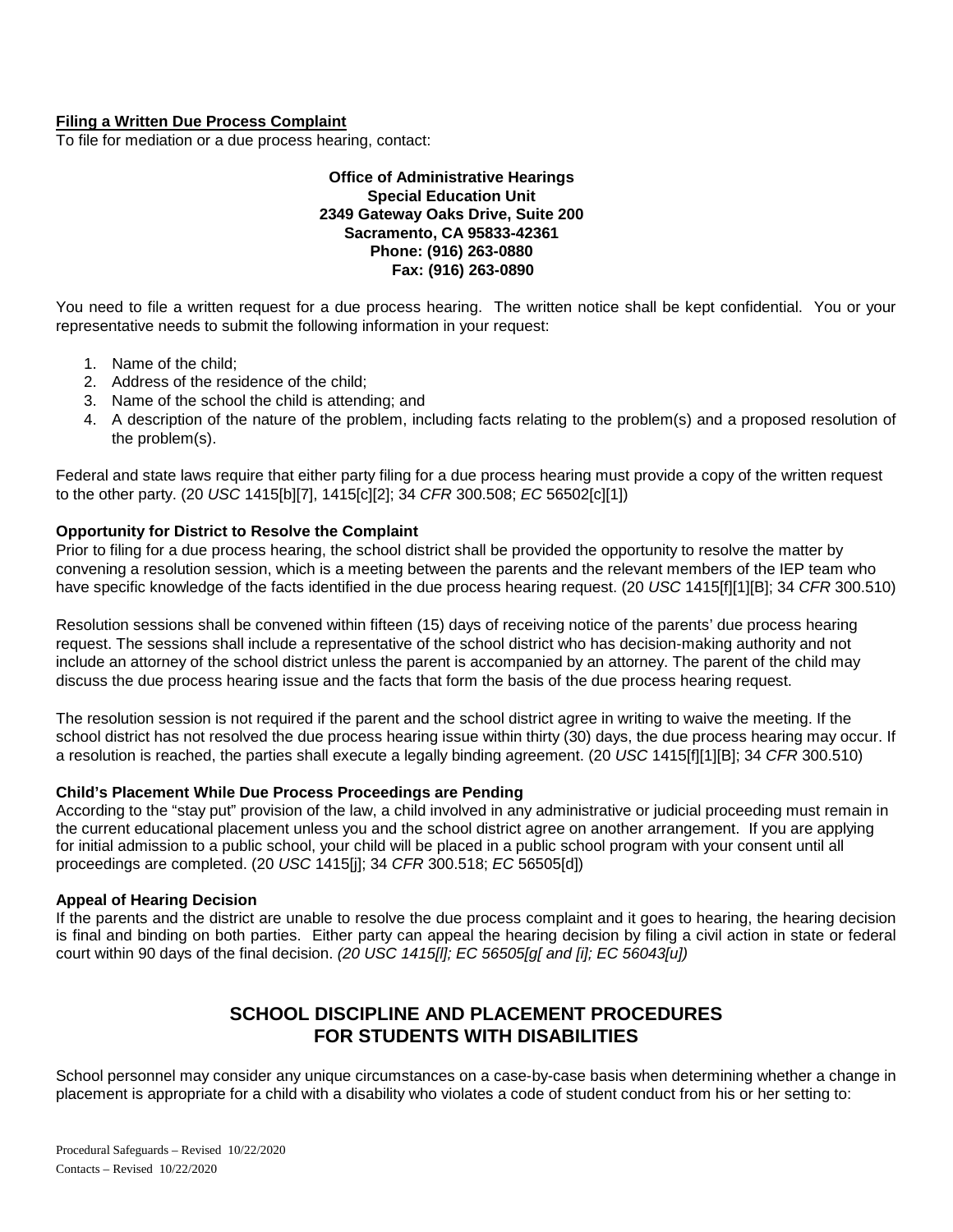- An appropriate interim alternative education setting, another setting, or suspension for not more than ten (10) consecutive school days, and
- Additional removals of not more than ten (10) consecutive school days in the same school year for separate incidents of misconduct

After a child with a disability has been removed from his or her current placement for ten (10) school days in the same school year, during any subsequent days of removal the public agency must provide services to enable the child to continue to participate in the general education curriculum and progress toward meeting the goals set out in the child's IEP. Also, a child will receive, as appropriate, a functional behavioral assessment and behavioral intervention services and modifications, which are designed to address the behavior violation so that it does not recur. If a child exceeds ten (10) days in such a placement, an IEP team meeting must be held to determine whether the child's misconduct is caused by the disability. This IEP team meeting must take place immediately, if possible, or within ten (10) days of the school district's decision to take this type of disciplinary action. As a parent you will be invited to participate as a member of this IEP team. The school district may be required to develop an assessment plan to address the misconduct or, if your child has a behavior intervention plan, review and modify the plan as necessary.

If the IEP team concludes that the misconduct was not a manifestation of the child's disability, the school district may take disciplinary action, such as expulsion, in the same manner as it would for a child without a disability. (20 *USC* 1415[k][1] and [7]; 34 *CFR* 300.530) If you disagree with the IEP team's decision, you may request an expedited due process hearing, which must occur within twenty (20) school days of the date on which you requested the hearing. (20 *USC* 1415[k][2]; 34 *CFR* 300.531[c]) Regardless of the setting the school district must continue to provide FAPE for your child. Alternative educational settings must allow the child to continue to participate in the general curriculum and ensure continuation of services and modifications detailed in the IEP. (34 *CFR* 300.530; *EC* 48915.5[b])

# **CHILDREN ATTENDING PRIVATE SCHOOL**

Children who are enrolled by their parents in private schools may participate in publicly funded special education programs. The school district must consult with private schools and with parents to determine the services that will be offered to private school students. Although school districts have a clear responsibility to offer FAPE to students with disabilities, those children, when placed by their parent in private schools, do not have the right to receive some or all of the special education and related services necessary to provide FAPE. (20 *USC* 1415[a][10][A]; 34 *CFR* 300.137 and 300.138; *EC* 56173)

If a parent of an individual with exceptional needs who previously received special education and related services under the authority of the school district enrolls the child in a private elementary school or secondary school without the consent of or referral by the local educational agency, the school district is not required to provide special education if the district has made FAPE available. A court or a due process hearing officer may require the school district to reimburse the parent or guardian for the cost of special education and the private school only if the court or due process hearing officer finds that the school district had not made FAPE available to the child in a timely manner prior to that enrollment in the private elementary school or secondary school and that the private placement is appropriate. (20 *USC* 1412[a][10][C]; 34 *CFR* 300.148; *EC* 56175)

### **Observation of Your Child at a Nonpublic School**

If you unilaterally place your child in a nonpublic school and you propose the placement in the nonpublic school to be publicly financed, the school district must be given the opportunity to first observe the proposed placement and your child in the proposed placement. The school district may not observe or assess any other child at the nonpublic school without permission from the other child's parent or guardian. *(EC 56329(d))*

### **Unilateral Parent Placement in Nonpublic or Private School**

The court or hearing officer may reduce or deny reimbursement if you did not make your child available for an assessment upon notice from the school district before removing your child from public school. You may also be denied reimbursement if you did not inform the school district that you were rejecting the special education placement proposed by the school district, including stating your concerns and intent to enroll your child in a private school at public expense.

Your notice to the school district must be given either:

• At the most recent IEP team meeting you attended before removing your child from the public school, or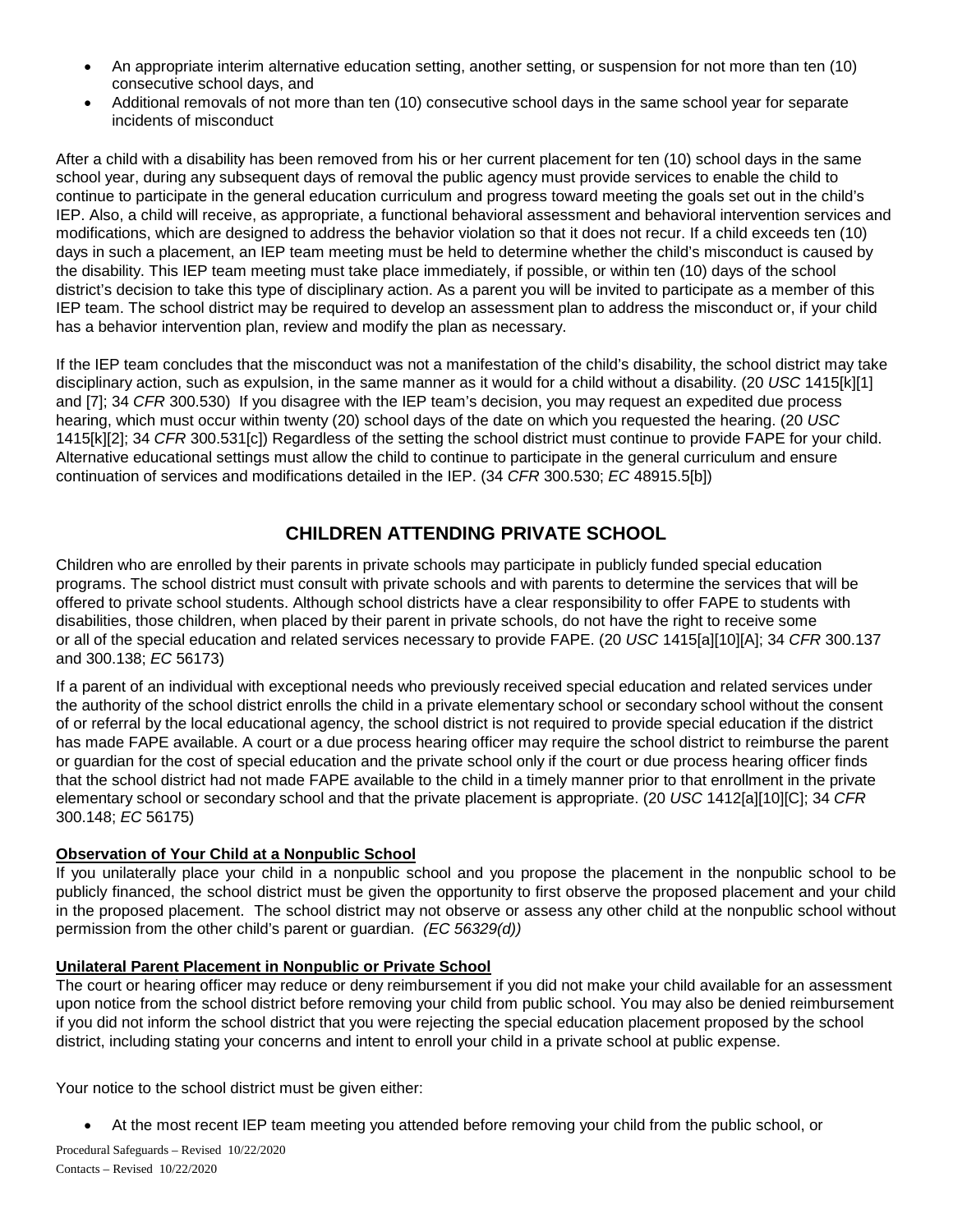• In writing to the school district at least ten (10) business days (including holidays) before removing your child from the public school. (20 *USC* 1412[a][10][C]; 34 *CFR* 300.148; *EC* 56176)

A court or hearing officer must not reduce or deny reimbursement to you if you failed to provide written notice to the school district for any of the following reasons:

- The school prevented you from providing notice
- You had not received a copy of this Notice of Procedural Safeguards or otherwise been informed of the requirement to notify the district
- Providing notice would likely have resulted in physical harm to your child
- Illiteracy and inability to write in English prevented you from providing notice, or
- Providing notice would likely have resulted in serious emotional harm to your child (20 *USC* 1412[a] [10] [C]; 34 *CFR* 300.148; *EC* 56177)

## **COMPLAINT PROCEDURES**

You may file a state compliance complaint when you believe that a school district has violated federal or state special education laws or regulations. Your written complaint must specify at least one alleged violation of federal and state special education laws. The violation must have occurred not more than one year prior to the date the complaint is received by the California Department of Education (CDE). When filing a complaint, you must forward a copy of the complaint to the school district at the same time you file a state compliance complaint with the CDE. (34 *CFR* 300.151–153; 5 CCR 4600)

Complaints alleging violations of federal and state special education laws or regulations may be mailed to:

### **California Department of Education Special Education Division Procedural Safeguards Referral Service 1430 N Street, Suite 2401 Sacramento, California 95814**

Within 60 days after a complaint is filed, the California Dept. of Education will: carry out an independent investigation, give the complaintant an opportunity to provide additional information, review all information and make a determination as to whether the LEA has violated laws or regulations and issue a written decision that addresses each allegation.

For complaints involving issues not covered by IDEA, consult your district's Uniform Complaint Procedures.

To obtain more information about dispute resolution, including how to file a complaint, contact the CDE, Special Education Division, Procedural Safeguards Referral Service, by telephone at (800) 926-0648; by fax at 916-327-3704; or by visiting the CDE Web site at http:/[/www.cde.ca.gov/sp/se](http://www.cde.ca.gov/sp/se)

**The District would like to work with you to resolve all complaints at the local level whenever possible. We invite you to meet with the administrator who has been designated to work with compliance issues and attempt to resolve your concern informally before a complaint is filed. S/he will maintain confidentiality as permitted by law. If you complaint cannot be resolved, a formal investigation will be initiated or you will be referred to the appropriate agency for assistance.**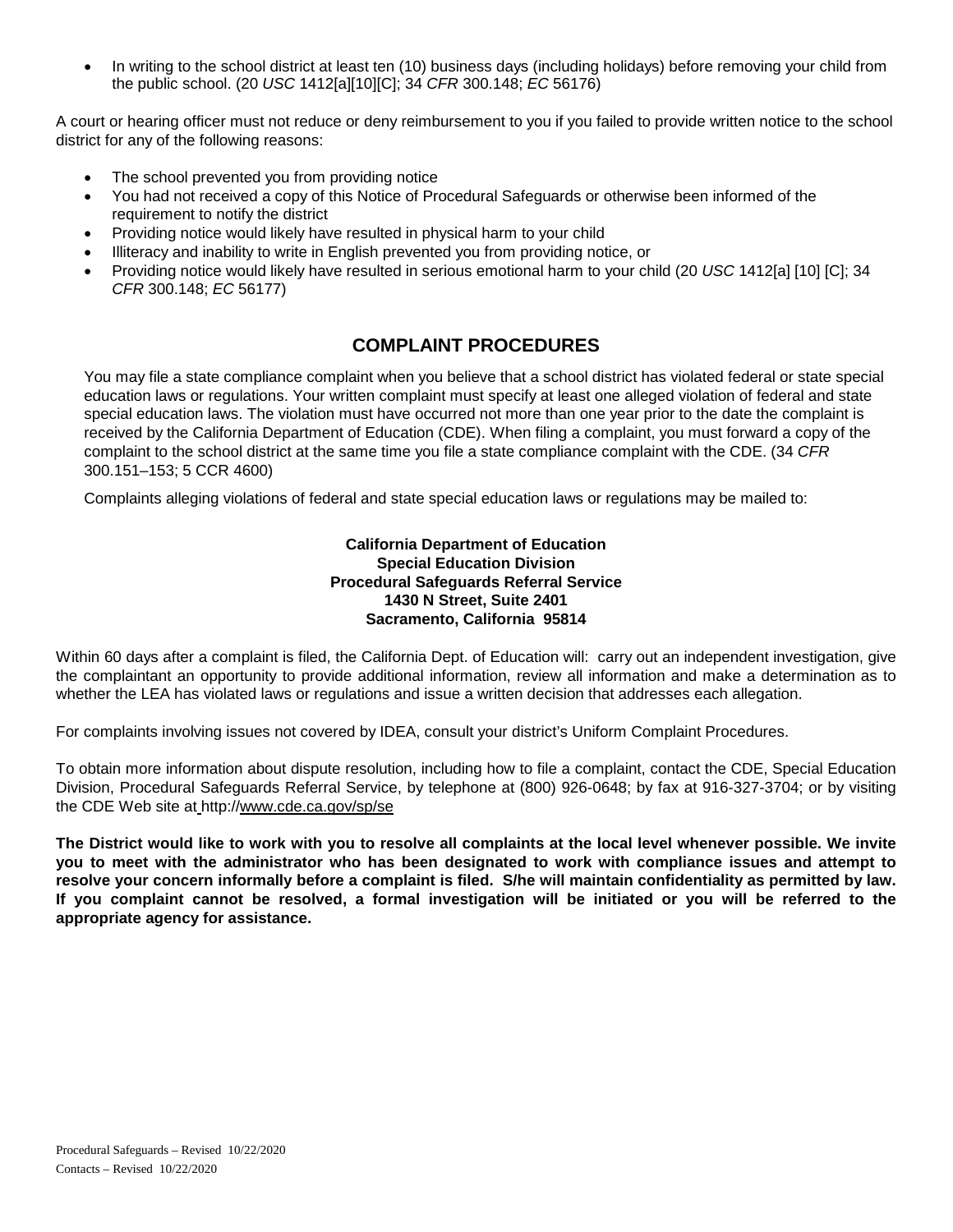# **District Contact Information**

Please contact the Special Education Administrator at the phone number listed below for your school district if you:

- Would like additional copies of the Notice of Procedural Safeguards
- Need assistance in understanding the provisions of your rights and safeguards
- Require a translation orally, by other means, in a different language or other mode of communication

**If you need additional assistance beyond your Local District/County Office or wish general information regarding Special Education program and services within the Kern County Consortium Special Education Local Plan Area (SELPA), you may contact the SELPA, at (636-4801) or visit the SELPA Website at<http://www.kern.org/specialeducation>**

**ARVIN UNION 737 Bear Mountain Rd. Arvin, CA 93203**

**BEARDSLEY 1001 Roberts Ln. Bakersfield, CA 93308**

**BELRIDGE ELEM 19447 Wagonwheel Rd. McKittrick, CA 93251**

**BLAKE P.O. Box 40 Woody, CA 93287**

**BUTTONWILLOW UNI0N 400 McKittrick Hwy. Buttonwillow, CA 93206**

**CALIENTE UNION 12400 Caliente Creek Rd Caliente, CA 93518** 

**DELANO UNION ELEM 1405 12th Ave. Delano, CA 93215**

**DELANO JT. UNION HIGH 1720 Norwalk Street Delano, CA 93215**

**DI GIORGIO 19405 Buena Vista Blvd. Arvin, CA 93203**

**DISTRICT & ADDRESS CONTACT - SPECIAL EDUCATION SERVICES** Kathie Kouklis, Assistant Superintendent 854-6512 Fax 854-2362 [kouklis@arvin-do.com](mailto:kouklis@arvin-do.com)

> John Barge, Special Education Director 399-9336 Fax: 392-1946 [jobarge@beardsley.k12.ca.us](mailto:jobarge@beardsley.k12.ca.us)

Tammy Reynolds-Julie VanSickle, Superintendent 762-7381 Fax: 762-9751 [tareyno@zeus.kern.org](mailto:tareyno@zeus.kern.org)

Dawn Carver, Superintendent 536-8559 Fax: 536-9389 dacarve@zeus.kern.org

Wendy Gutierrez, School Psychologist 764-5166 Fax: 764-5165 wgutierrez@buttonwillowschool.com

Alan Gonzalez, Superintendent/Principal 867-2301 Fax: 867-6902 agonzalez@calienteschooldistrict.org

Wendy Terrazas, Director of Special Education 721-5000 Fax: 721-5099 [wterrazas@duesd.org](mailto:wterrazas@duesd.org)

Kenneth More, Director of Special Education 720-4145 Fax: 725-3371 [kmoore@djuhsd.org](mailto:kmoore@djuhsd.org)

Lori Christian, Special Education Coordinator 854-2604 Fax: 854-8746 [lchristian@digiorgio.k12.ca.us](mailto:lchristian@digiorgio.k12.ca.us)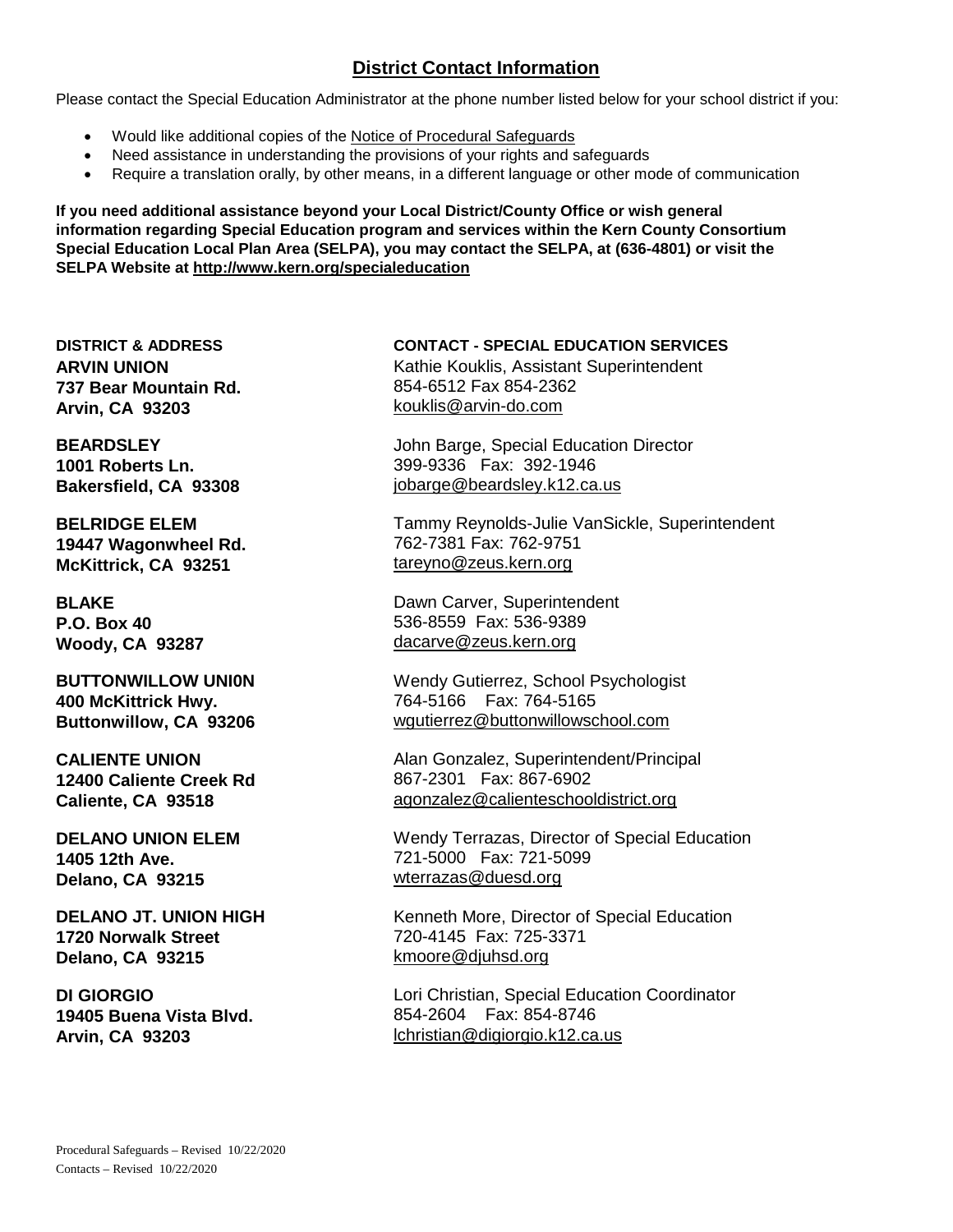**EDISON P.O. Box 368 Edison, CA 93220**

**ELK HILLS P.O. Box 129 Tupman, CA 93276**

**EL TEJON UNIFIED P.O. Box 876 Lebec, CA 93243**

**FAIRFAX 1500 S. Fairfax Rd. Bakersfield, CA 93307**

**FRUITVALE 7311 Rosedale Hwy. Bakersfield, CA 93308** 

**GENERAL SHAFTER 1825 Shafter Rd. Bakersfield, CA 93313**

**GREENFIELD UNION 1109 Pacheco Rd. Bakersfield, CA 93307**

**GRIMMWAY ACADEMY ARVIN 901 Nectarine Ct. Arvin, CA 93203**

**GRIMMWAY ACADEMY SHAFTER 471 W. Los Angeles Ave., Shafter, CA 93263**

**KERNVILLE UNION P.O. Box 3077 Lake Isabella, CA 93240**

**LAKESIDE UNION 14535 Old River Road Bakersfield, CA 93311** 

**LAMONT 7915 Burgundy Ave. Lamont, CA 93241**

**LINNS VALLEY-POSO FLAT P.O. Box 399 Glennville, CA 93226**

Melvin Thomas, Coordinator of Special Education 366-8440 Fax: 363-4631 [mthomas@edison.k12.ca.us](mailto:mthomas@edison.k12.ca.us)

Joseph Weyant, Director of Special Education 765-7431 joweyant@elkhills.org

Lauren Webb,Special Education Coordinator 248-6247 ext. 2 Fax: 248-6714 [lwebb@el-tejon.k12.ca.us](mailto:lwebb@el-tejon.k12.ca.us)

Jonathan Gage, Director of Special Education 366-7221 Fax: 366-1901 jgage@fairfaxsd.us

Dr. Becky Rocha, Director of Special Education 589-3830 ext. 226 Fax: 589-3674 [rerocha@fruitvale.net](mailto:jaclark@fruitvale.net)

Sandy Johnson, School Principal, Curriculum and Instruction 837-1931 Fax: 837-8261 [sandraj@generalshafter.org](mailto:sandraj@generalshafter.org)

Melissa Ortiz, Director of Support Services 837-6130 Fax: 832-4754 [ortizm@gfusd.k12.ca.us](mailto:ortizm@gfusd.k12.ca.us)

Estefany Garcia, Special Education Coordinator 855-8200 Fax: 855-8249 [egarcia@grimmwayschools.org](mailto:egarcia@grimmwayschools.org)

Wendy Elmore, Special Education Coordinator 630-7220 ext. 2108 [welmore@grimmwayschools](mailto:welmore@grimmwayschools)

Marie Sampson, Special Education Director 760-379-2651 ext. 512 msampson@kernvilleusd.org

JJ Elcano, Director of Support Services 834-4189 Fax: 831-1145 [jelcano@lakesideusd.org](mailto:jelcano@lakesideusd.org)

Catherine Mears, Director of Special Education 845-0751 ext. 0233 [cmears@lesd.us](mailto:cmears@lesd.us)

Tammy Pritchard, Principal/Teacher 536-8811 Fax: 536-8878 tapritc@zeus.kern.org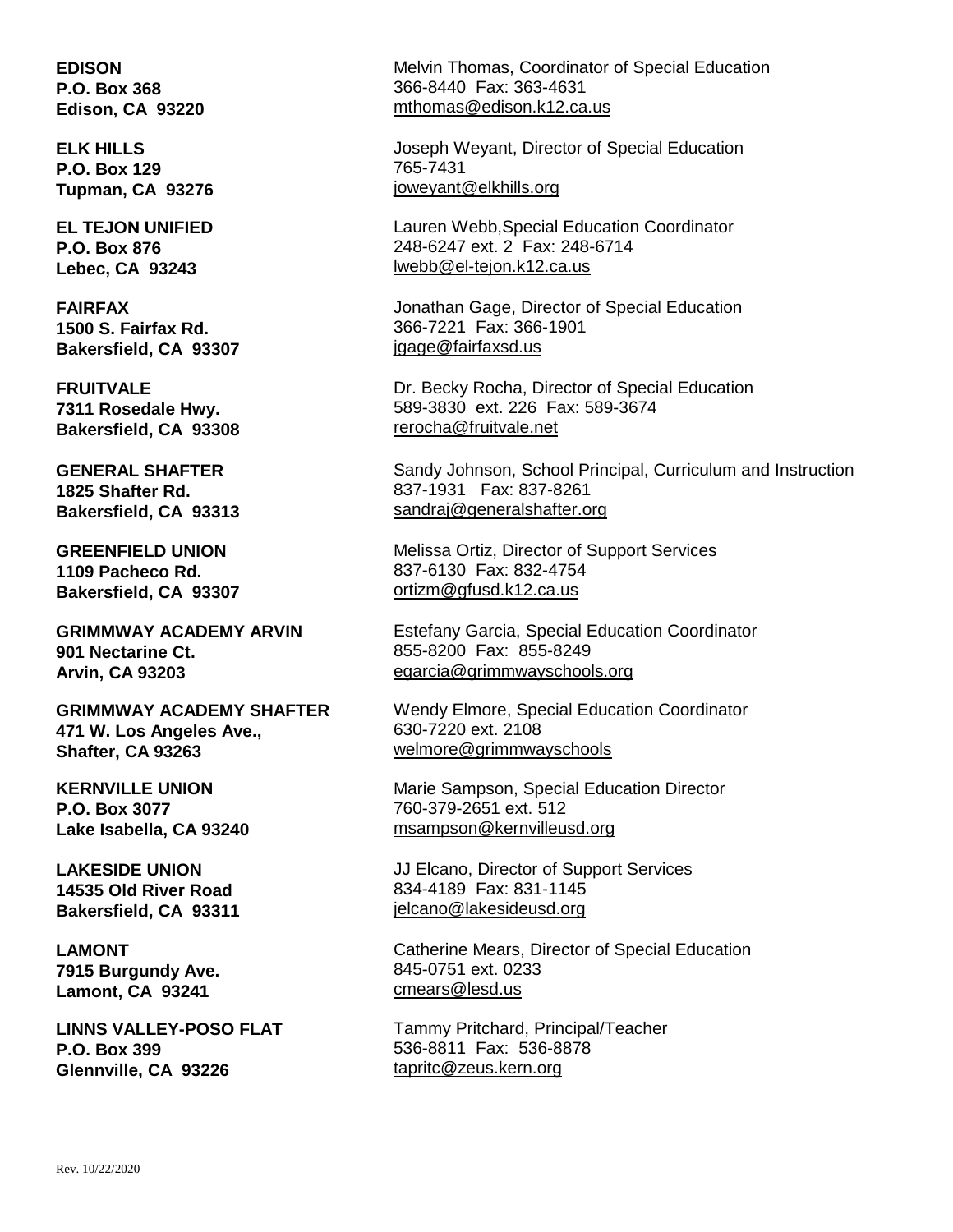**LOST HILLS UNION P.O. Box 158 Lost Hills, CA 93249**

**MAPLE 29161 Fresno Ave. Shafter, CA 93263**

**MARICOPA UNIFIED 955 Stanislaus St. Maricopa, CA 93252**

**McFARLAND UNIFIED 601 Second Street, McFarland, CA 93250** 

**McKITTRICK P.O. Box 277 McKittrick, CA 93251**

**MIDWAY P.O. Box 39 Fellows, CA 93224-0039**

**MOJAVE UNIFIED 3500 Douglas Ave. Mojave, CA 93501**

**MUROC JT. UNIFIED 17100 Foothill Ave. No. Edwards, CA 93523**

**NORRIS 6940 Calloway Dr. Bakersfield, CA 93312**

**POND UNION 29585 Pond Rd. Wasco, CA 93280**

**RICHLAND UNION 331 Shafter Avenue Shafter, CA 93263**

**R.E.A.L.M.S 325 South Downs Ridgecrest, CA 93555**

**RIO BRAVO-GREELEY 6521 Enos Ln. Bakersfield, CA 93314** Mary Smith, Special Education Coordinator 797-2626 Fax: 797-3015 msmith@losthills.k12.ca.us

Bethany Zoeller, Psychologist 746-4439 Fax: 746-4765 [bzoeller@mapleschool.org](mailto:bzoeller@mapleschool.org)

Jeffrey Cooley, Assistant Superintendent 769-8231 ext. 207 Fax: 769-8168 jcooley@musd.email

Juan Carrasco, Director of Special Education 792-3255 Fax: 792-0199 JuCarrasco@mcfarland.k12.ca.us

Julie Vansickel, RSP Teacher/Program Coordinator 762-7303 623-6110 Fax 762-7283 jvansickel@mckittrickschool.org

Julie Vansickle, Special Education Teacher 768-4344 Fax: 768-4746 jvansickel@mckittrickschool.org

Richard Little, Director, Special Education 661-824-4337 Fax: 760-373-3786 richardlittle@mojave.k12.ca.us

Brent Tan, Assistant Superintendent 760-769-4821 ext. 270 Fax: 760-769-4241 [btan@muroc.k12.ca.us](mailto:btan@muroc.k12.ca.us)

Russellyn Sullivan, Administrator of Student Support Services 387-7016 Fax: 399-9750 [russellyn.sullivan@norris.k12.ca.us](mailto:russellyn.sullivan@norris.k12.ca.us) 

Jamie Dears, RSP Teacher 792-2545 Fax: 792-2303 jdears@pond.k12.ca.us

Jennifer Lambert, Director of Special Education 746-8644 Fax: 746-8614 JLambert@rsdshafter.org

Miriam Hogg, Chief Executive Officer & Special Education Contact 760-677-7446 miriam.hogg@rcealms.org

Dana Hyatt, Director Educational Services & Special Education 589-2505 Fax: 589-2218 dhyatt@rbgusd.org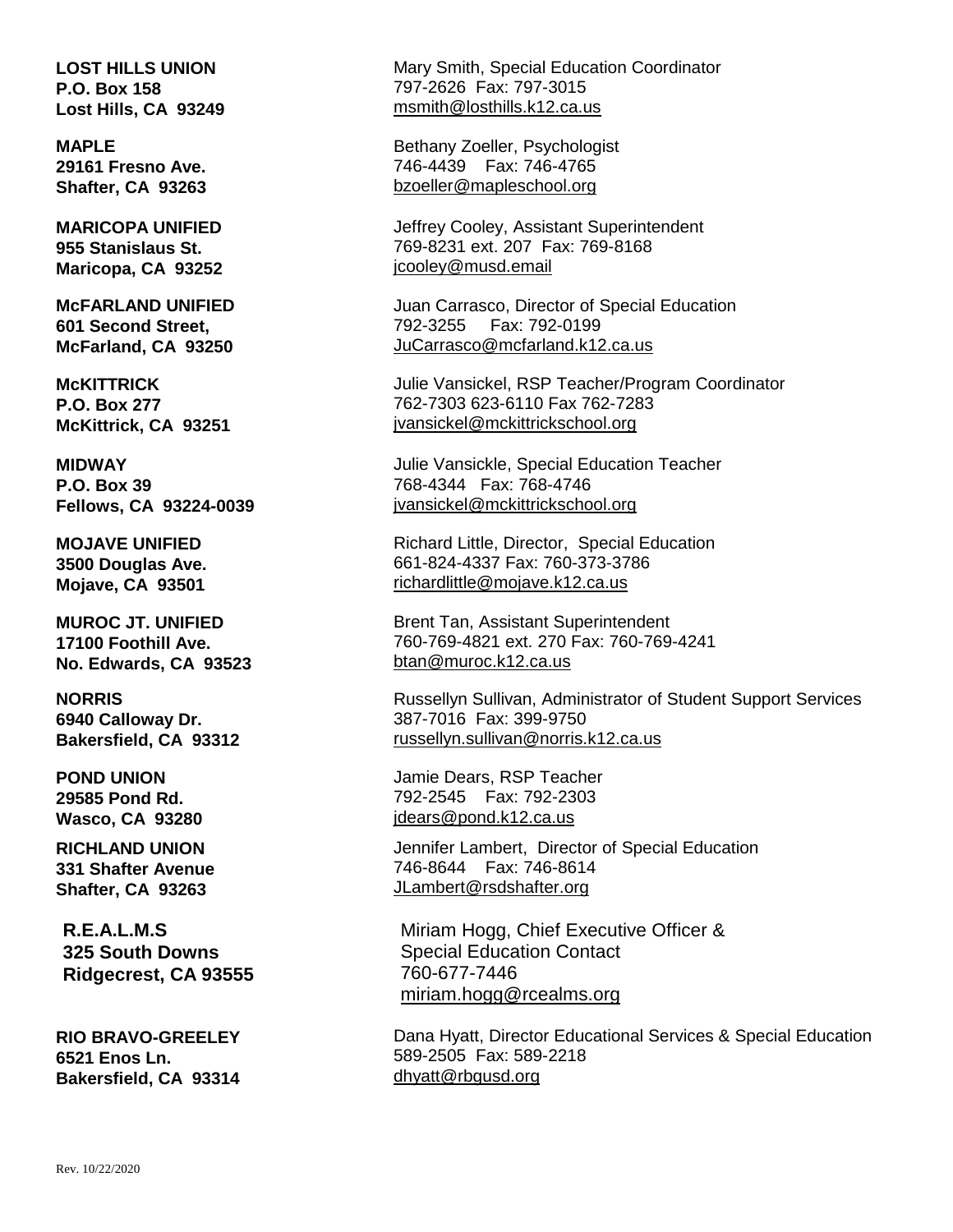### **ROSEDALE UNION 2553 Old Farm Road Bakersfield, CA 93312**

**SEMITROPIC 25300 Highway 46 Wasco, CA 93280**

**SOUTH FORK UNION 5225 Kelso Valley Road Weldon, CA 93283**

**SOUTHERN KERN UNIFIED P.O. Box Drawer CC Rosamond, CA 93560**

**STANDARD 1200 N. Chester Ave. Bakersfield, CA 93308**

**TAFT CITY 820 N. Sixth St. Taft, CA 93268** 

**TAFT UNION HIGH 701 Seventh St. Taft, CA 93268**

**TEHACHAPI UNIFIED 300 South Robinson Street Tehachapi, CA 93561**

**VINELAND 14713 Weedpatch Hwy. Bakersfield, CA 93307**

**WASCO UNION 639 Broadway St. Wasco, CA 93280**

**WASCO UNION HIGH P.O. Box 250 Wasco, CA 93280**

**WONDERFUL COLLEGE PREP ACADEMY DELANO 2070 Veneto St. Delano, CA 93215**

Tina Altergott or Janet Rosen, Director of Special Education 588-6000 Fax: 587-2278 [taltergott@ruesd.net](mailto:taltergott@ruesd.net) or jrosen@ruesd.net

Bethany Ferguson, Superintendent 758-6412 Fax: 758-4134 [bferuson@semitropicschool.org](mailto:bferuson@semitropicschool.org)

Kim Kissack-Villani, Principal/Superintendent 760-378-4000 Fax: 760-378-3046 [kkissack@southforkschool.org](mailto:kkissack@southforkschool.org)

Sheryl Taylor, Director of Special Education 256-5060 Fax: 256-6856 staylor@skusd.k12.ca.us

Jocelyn Hively, Director Student Support Services 392-2110 ext 110 Fax: 392-0681 jhively@standardschools.net

Mylum Nicholson, Special Education Program Director 763-1521 mnicholson@taftcity.org

Chelle Koerner, Director of Alternative and Special Education 763-2386 ckoerner@taftunion.org

Dennis Ferrell, Director of Programs 822-2103 [dferrell@teh.k12.ca.us](mailto:dferrell@teh.k12.ca.us)

Mariana Zapata 845-3719 Fax: 845-8449 [mzapata@vineland.k12.ca.us](mailto:mzapata@vineland.k12.ca.us)

Debbie Escobar, Director of Psychological Services 758-7150 Fax: 758-7439 [DeEscobar@wuesd.org](mailto:DeEscobar@wuesd.org)

Mario Uresti, Coordinator of Special Education Services 758-7400 Fax: 758-4946 mauresti@wascohsd.org

Laura Barba, Director of Student Supports 721-2887 [laura.barba@wounderfulcollegeprep.org](mailto:laura.barba@wounderfulcollegeprep.org)